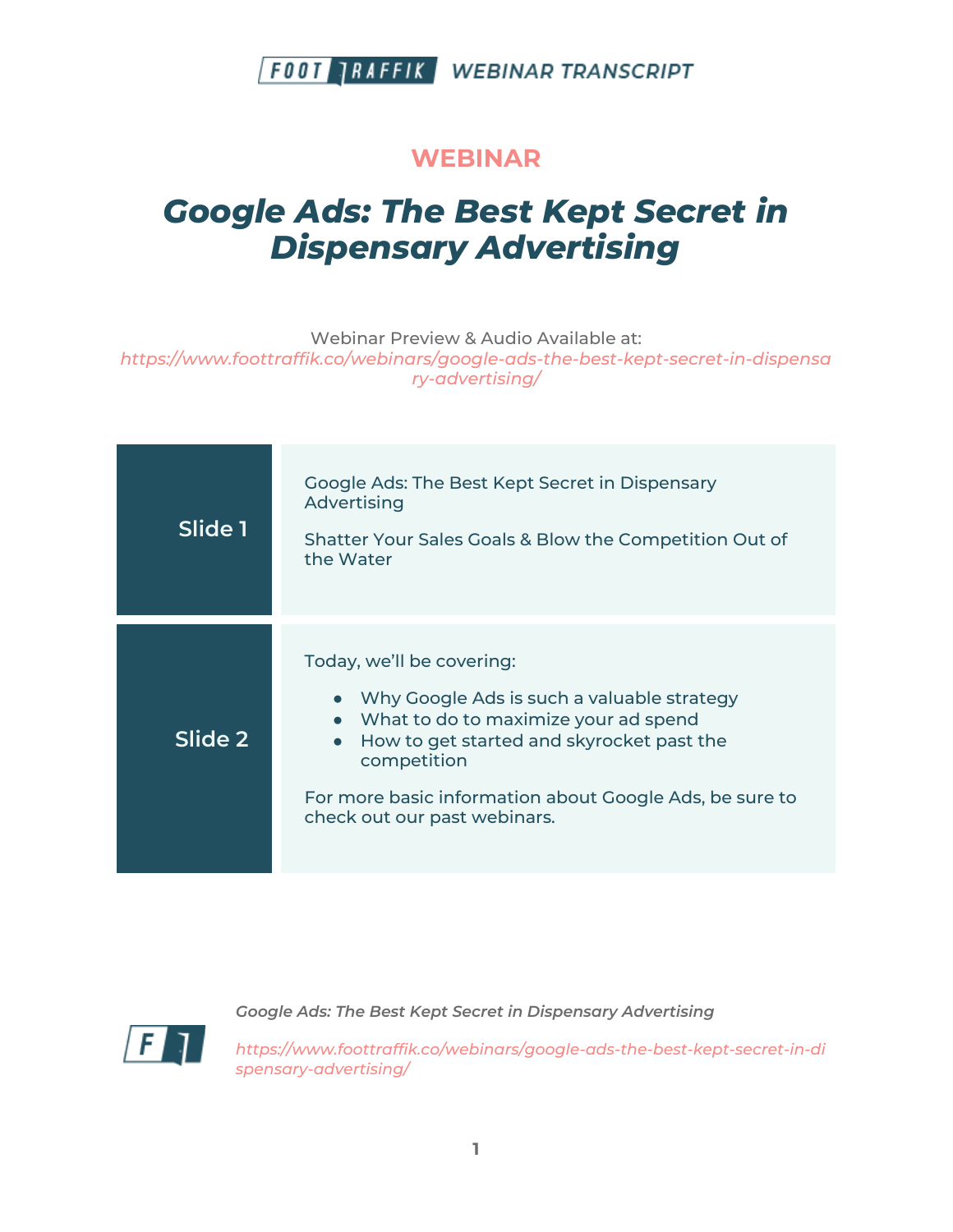| Slide 3 | My name is Eduardo Silva. I'm the VP of Sales here at<br>Foottraffik, and I'm really excited to be sharing this<br>information with you today.                                                                                                                                                                                                                                                                                                                                                                                                   |
|---------|--------------------------------------------------------------------------------------------------------------------------------------------------------------------------------------------------------------------------------------------------------------------------------------------------------------------------------------------------------------------------------------------------------------------------------------------------------------------------------------------------------------------------------------------------|
| Slide 4 | Foottraffik is a digital advertising and analytics agency.<br>We've been in business for over five years now, exclusively<br>focused on dispensaries and delivery services within<br>North America. We're really excited to be helping advance<br>our industry forward.                                                                                                                                                                                                                                                                          |
| Slide 5 | A couple of housekeeping items before we get started.<br>If you have your cell phones on you, please put them<br>facing down on your desk or mute them. We are going to<br>be covering a lot of information in a very short window of<br>time and it helps to retain focus.<br>Familiarize yourself with the Zoom interface. If you<br>haven't become a master at Zoom yet, if you go to the<br>bottom of your screen there is a Q&A button. We do have<br>moderators with us today that will be addressing<br>questions throughout the webinar. |
| Slide 6 | Finding compliant marketing channels can be confusing<br>and frustrating. With federal and state regulations to<br>contend with, dispensaries need to be creative to get<br>their message out.                                                                                                                                                                                                                                                                                                                                                   |



*Google Ads: The Best Kept Secret in Dispensary Advertising*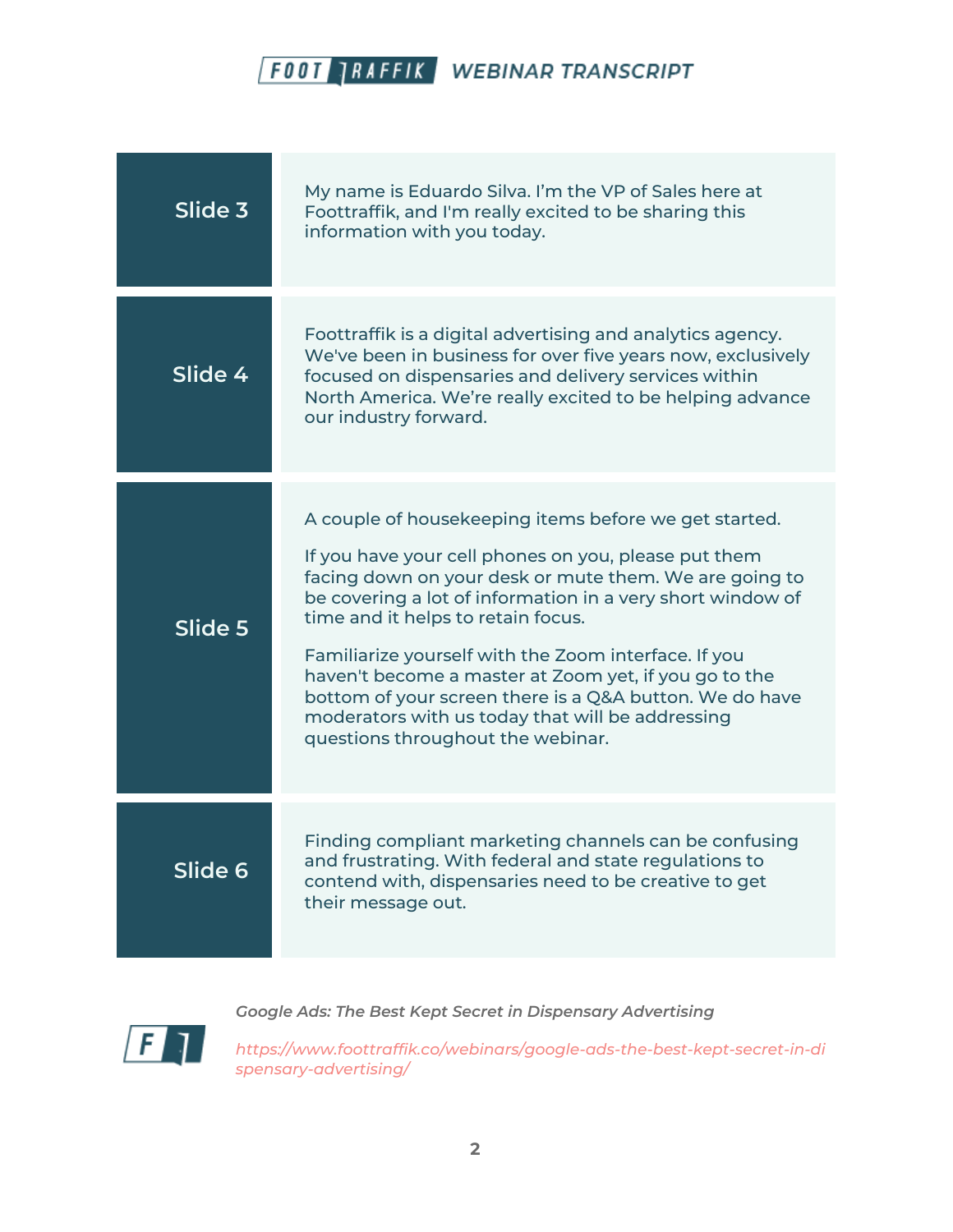|         | Thankfully, digital marketing provides a compliant avenue<br>for retailers to increase their reach and get their brand in<br>front of potential customers. And Google Ads is one of the<br>best ways to do this.<br>Now, you may be asking yourself, if it's so great, why isn't<br>everyone doing it?<br>Because of the confusion that surrounds Google Ads,<br>many dispensaries haven't invested in this high-ROI                                                                                                                                                                                                                                 |
|---------|------------------------------------------------------------------------------------------------------------------------------------------------------------------------------------------------------------------------------------------------------------------------------------------------------------------------------------------------------------------------------------------------------------------------------------------------------------------------------------------------------------------------------------------------------------------------------------------------------------------------------------------------------|
|         | dispensary advertising channel—which is a mistake.<br>Their reluctance is your gain. Because few dispensaries<br>are using Google Ads, it makes it easier for you to get to<br>the top of search results.<br>Don't wait until everyone jumps on the bandwagon-now<br>is your chance to be a trendsetter.                                                                                                                                                                                                                                                                                                                                             |
| Slide 7 | So what makes Google Ads so valuable?<br>To start, 93% of internet searches in North America are<br>done on Google. It's the most used search tool in the<br>world and the one that's most popular among your<br>customers. If you want to reach them, you need to be<br>focused on this platform.<br>According to search marketing company Wordstream,<br>41% of clicks in Google searches go to the top three<br>sponsored ads. Imagine if there's only one ad,<br>though-yours. With most clicks going to that top ad,<br>you'll easily increase your customer base and your sale.<br>Here's one more amazing statistic for you. This one is from |
|         |                                                                                                                                                                                                                                                                                                                                                                                                                                                                                                                                                                                                                                                      |

 $\sqrt{F}$ 

*Google Ads: The Best Kept Secret in Dispensary Advertising*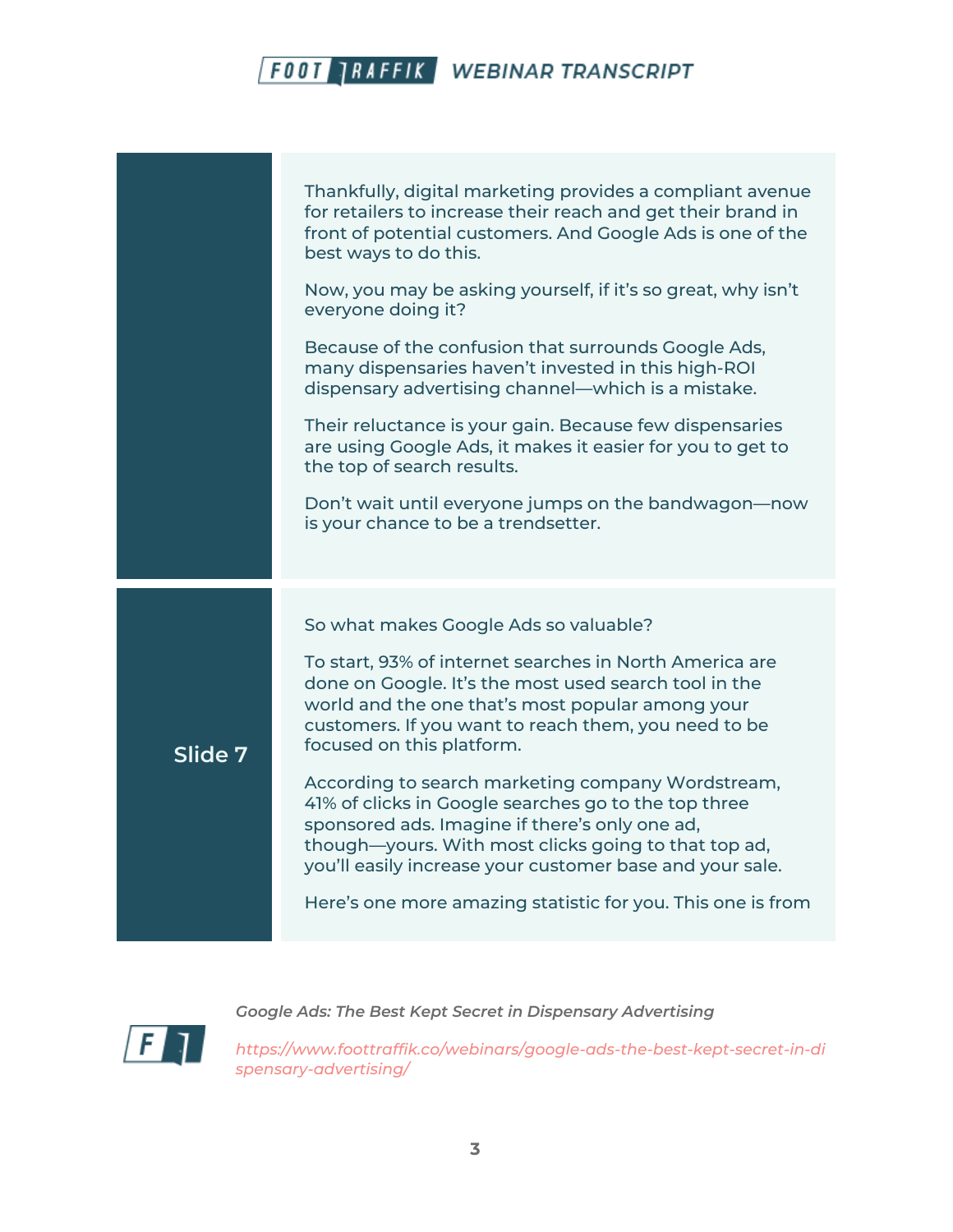the software company Moz. People who find your site via Google Ads are 50% more likely to make a purchase than those who find you through organic search. 50% more likely!

If that seems hard to believe, think about when your ad will appear. If your Google Ads campaign is set up right, your ad should run when someone is looking for a dispensary near them. These people are already primed to buy. They want what you're selling. Your ad is the first thing they'll see and it will be the perfect answer to their search.

Google Ads provides you with a predictable acquisition cost. Because you bid on particular keywords and set ad spend limits, you will always know what it's costing you to acquire a new customer. This is something that you just don't get with traditional marketing, which can be more hit-or-miss. Knowing your customer acquisition costs means you can easily ramp up your efforts and score additional customers.

#### **Slide 8**

When you use Google Ads, you're paying for that prime real estate. While SEO can help you improve your organic search results, Google Ads, which is pay-per-click advertising, provides an instant boost to your traffic thanks to its prominent positioning.

Right now, not many dispensaries are using Google Ads to advertise. This means that it's easier to score particular keywords and to consistently rank at the top.

Imagine showing up at the top of results—well above your



*Google Ads: The Best Kept Secret in Dispensary Advertising*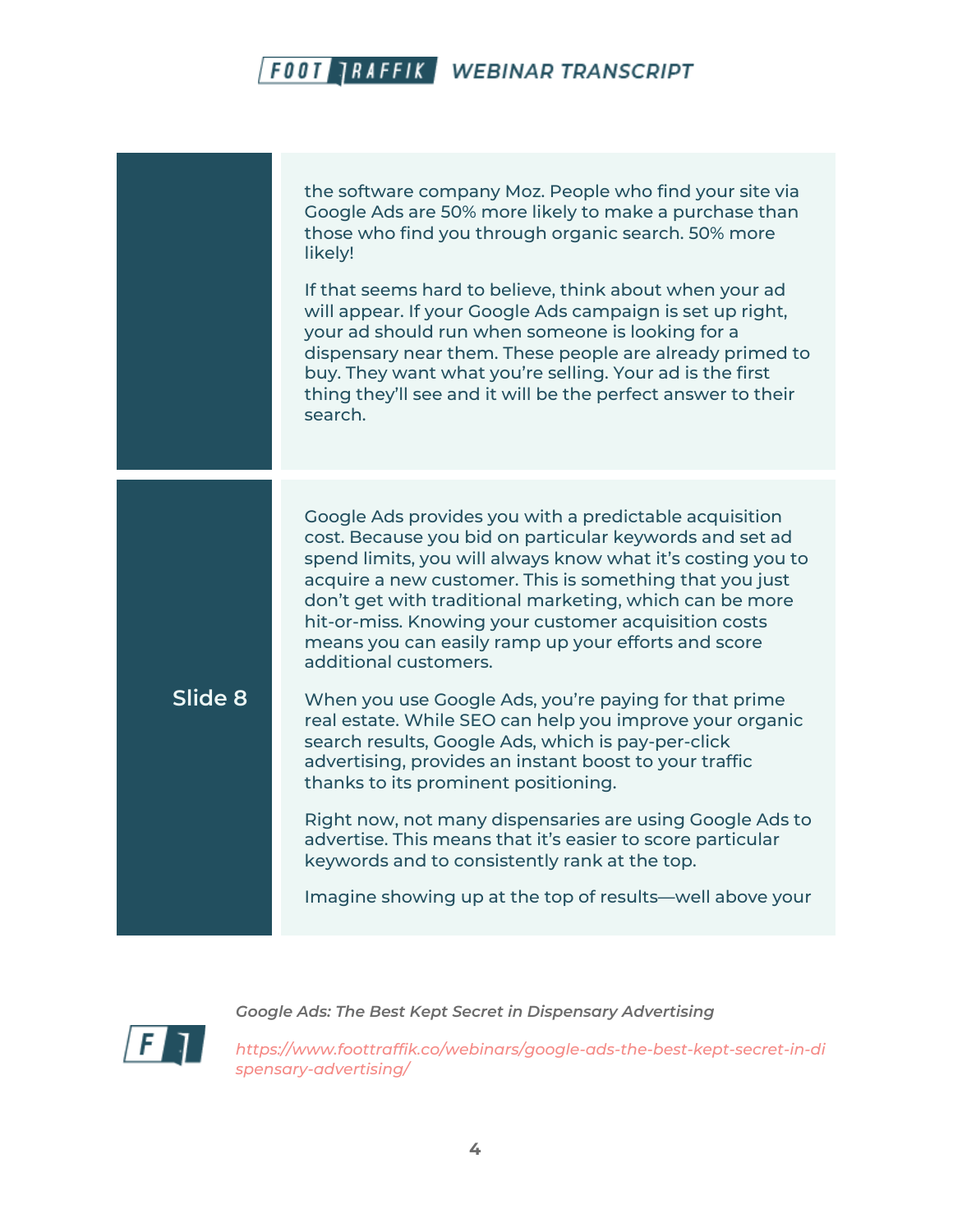|          | competition. You can even show up at the top of Google<br>Maps results. And because most other dispensaries aren't<br>taking advantage of this, you won't have to pay much per<br>click.<br>Now, this will change when more dispensaries start using<br>Google Ads, but for now, it's one of the best ways to<br>quickly impact your website traffic and get a leg up on<br>the competition.                                                                                                                                                                                                                                                                                      |
|----------|-----------------------------------------------------------------------------------------------------------------------------------------------------------------------------------------------------------------------------------------------------------------------------------------------------------------------------------------------------------------------------------------------------------------------------------------------------------------------------------------------------------------------------------------------------------------------------------------------------------------------------------------------------------------------------------|
| Slide 9  | Let's take a look at a recent case study from one of our<br>customers.<br>This is a case study for a medical dispensary based in<br>Massachusetts.                                                                                                                                                                                                                                                                                                                                                                                                                                                                                                                                |
| Slide 10 | Now that you understand why this is such a valuable tool,<br>let's talk about your ad spend and how to maximize it.<br>Times are tough now. We are in a recession and the<br>coronavirus pandemic isn't going away anytime soon.<br>Many marketing budgets have been slashed and getting<br>the most from your current budget is essential to<br>maintaining your sales.<br>Your ad spend is the amount of money you want to spend<br>on ads monthly. It's what's paid to Google. Simple, right?<br>Maximizing your ad spend is crucial for getting a higher<br>ROI and just getting more from your budget in general.<br>As our client, you're able to determine your monthly ad |

 $\sqrt{F}$ 

*Google Ads: The Best Kept Secret in Dispensary Advertising*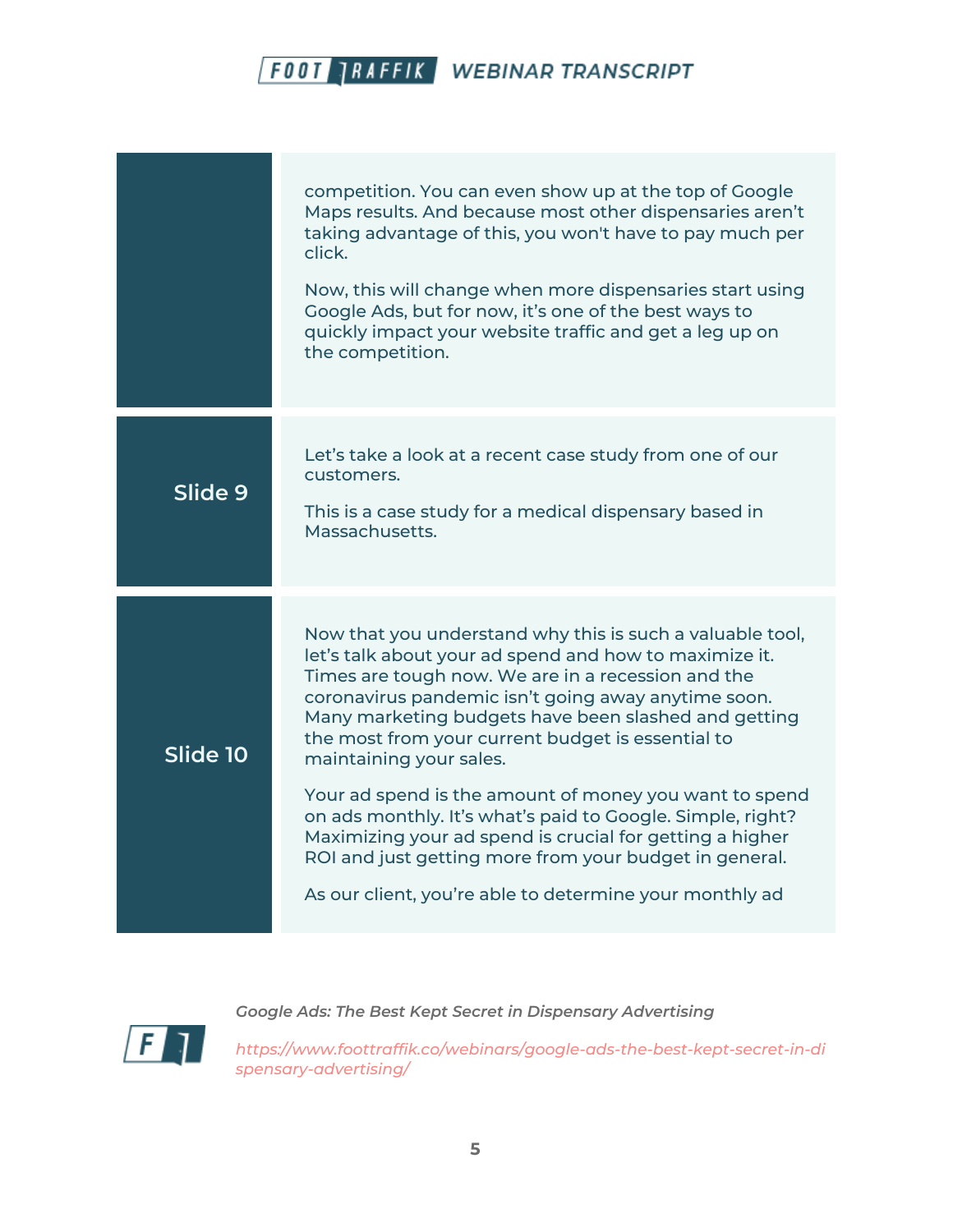spend. We then divide your ad spend among the different campaign types that we've found to be the most effective. With Google Ads, you can create multiple campaigns to reach different segments of your audience. Through years of perfecting our processes, we've identified 6 factors that help you maximize your ad spend. **Slide 11** The first factor we're going to talk about is your copy. Google Ads are text ads, so what you say can have a big impact on whether or not people will click your ad. Succinct ads that are relevant to the keywords you're targeting is crucial. You also need to offer something, like a deal, curbside pickup, or another special. You have a limited number of characters and you need to make the most of them. At the same time, certain words in your copy can get your ad flagged. This is why people think that dispensaries can't use Google Ads. Because you can't use terms like marijuana and cannabis, they think there's no way to utilize the platform. But that's not true. We've run thousands of ads for dispensaries across North America. It's totally possible—you just need to know what is and isn't acceptable and steer clear of problematic words and phrases. Otherwise, you run the risk of not just having your ads dropped from the platform but having your whole account shut down. It's a good idea to have a copywriter help you with this so you can create impactful copy that leads to clicks. We actually have several writers on our team who help with

*Google Ads: The Best Kept Secret in Dispensary Advertising*

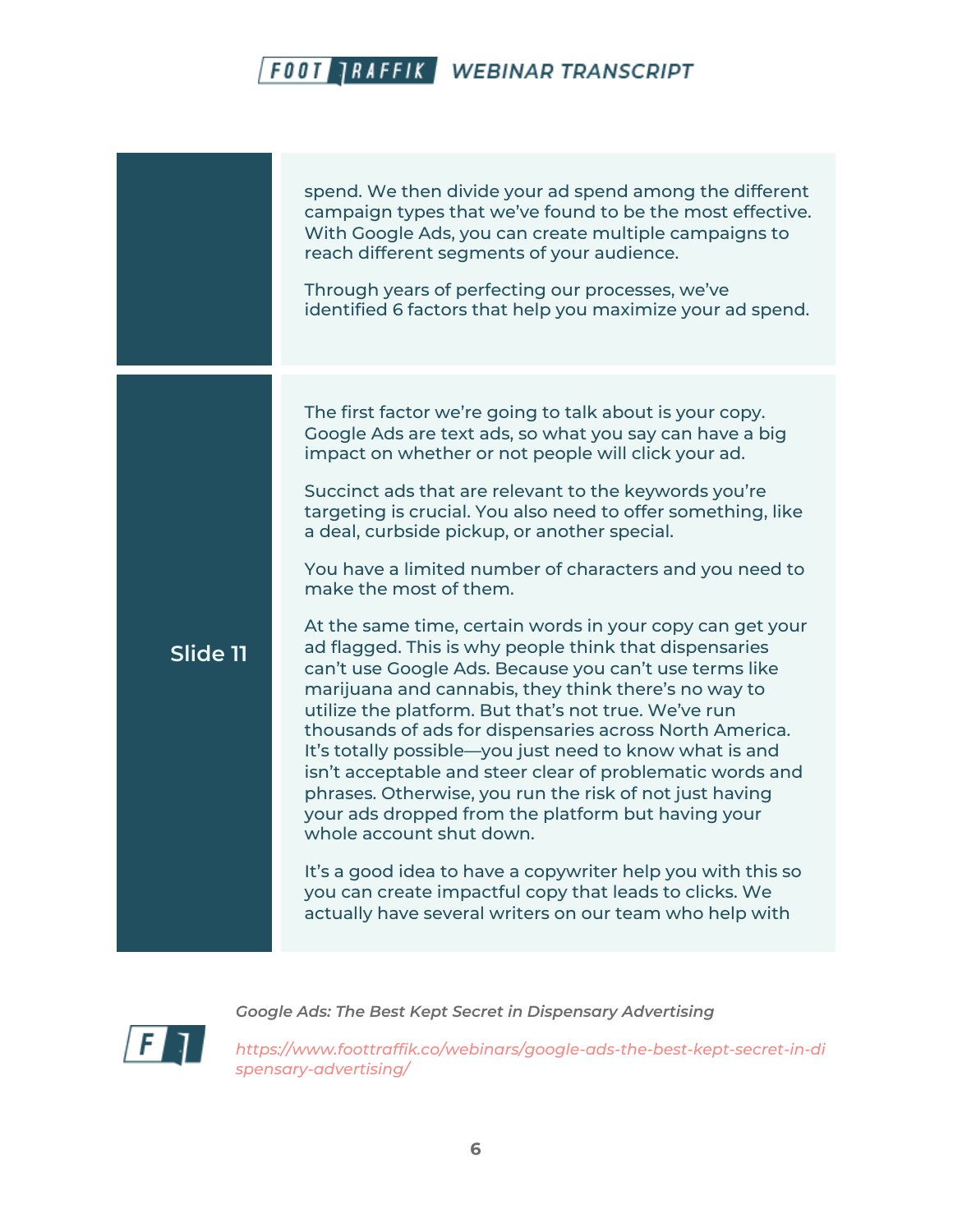|          | this.                                                                                                                                                                                                                                                                                                                                                                                                                                                                                                                                                                                                                                                                                                                                                                                                                                                                                                                                                                              |
|----------|------------------------------------------------------------------------------------------------------------------------------------------------------------------------------------------------------------------------------------------------------------------------------------------------------------------------------------------------------------------------------------------------------------------------------------------------------------------------------------------------------------------------------------------------------------------------------------------------------------------------------------------------------------------------------------------------------------------------------------------------------------------------------------------------------------------------------------------------------------------------------------------------------------------------------------------------------------------------------------|
| Slide 12 | The second way to maximize your ad spend is to focus on<br>your targeting.<br>We all know that Google is constantly collecting<br>information about us. This same information can be used<br>to better target your ads. And by targeting your ads, I<br>mean getting them in front of the people who are actually<br>more likely to buy from you. They run a search for a<br>dispensary or delivery service, and boom, there you are,<br>the answer to their query. You are literally showing up<br>when they are interested in your products, which<br>increases the chances that they will make a purchase<br>from you.<br>If you know who your target audience is, you can<br>advertise to them by specifying the age group, income<br>bracket, their location, and other demographic<br>information.<br>There are a couple of reasons to do this. Targeted ads are<br>more effective. Plus, by targeting specific age brackets,<br>you can help ensure your ads are compliant. |
| Slide 13 | To get more from your ad spend, you also need to focus<br>on optimizing and managing your Google Ads campaigns.<br>You can't just start Google Ads and then let them run.<br>To get the most for your money, you need to actively                                                                                                                                                                                                                                                                                                                                                                                                                                                                                                                                                                                                                                                                                                                                                  |



*Google Ads: The Best Kept Secret in Dispensary Advertising*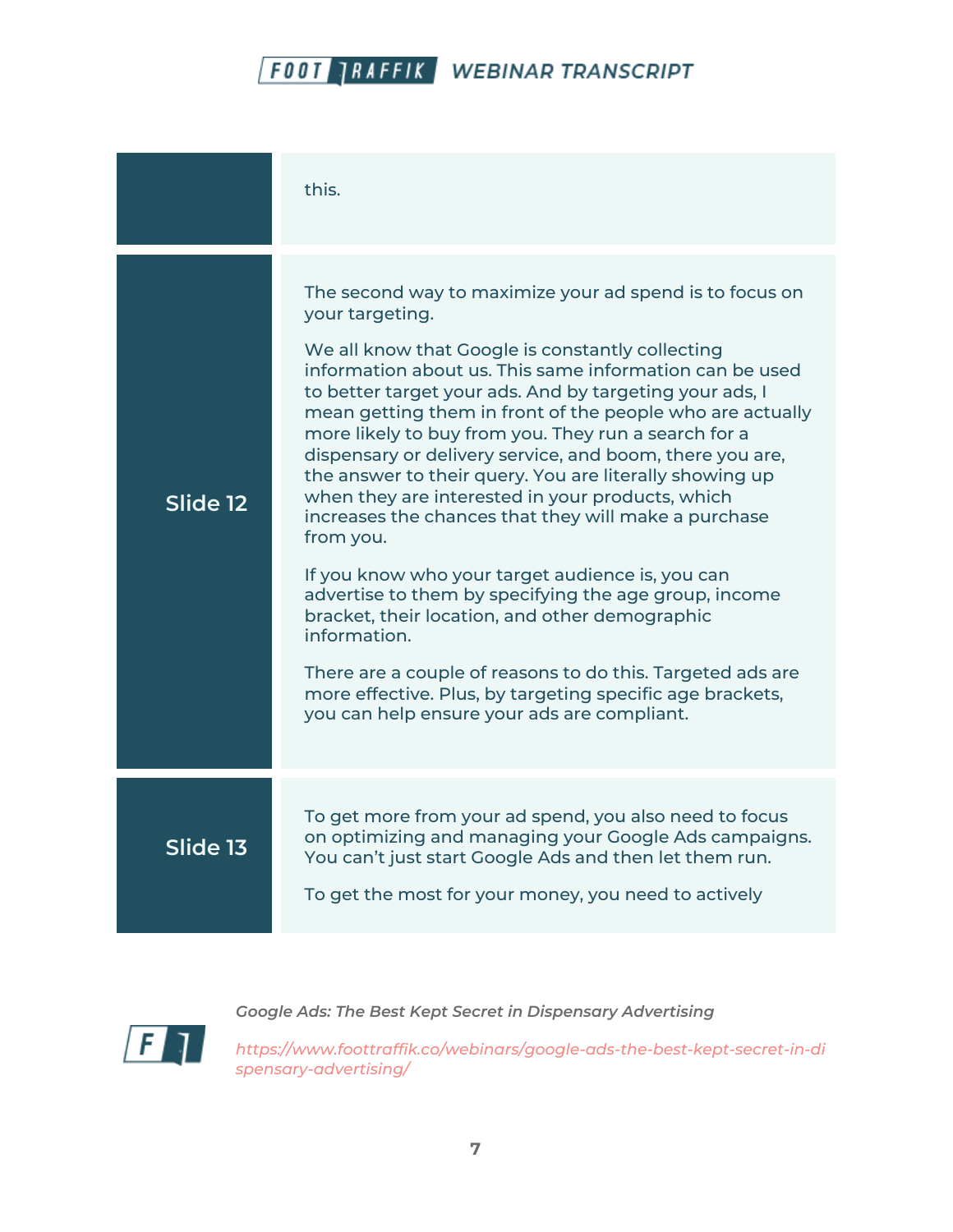

manage and optimize your ads.

So what does this mean? Well, it's essential that you monitor the effectiveness of each of your campaigns and note changes over time. Is one campaign outperforming your other campaigns? Are your campaigns still effective, or are some becoming less effective? Are there changes to the number of impressions or clicks that you're getting? If you start seeing things like this, you need to make changes. While there will be natural variations, and you'll have days and weeks that have higher clicks than other days, when you're actively managing and optimizing your campaigns, you can get greater insight into when there's a slump due to ineffective campaigns or a natural slow down because people generally buy less cannabis on Monday, for example. You'll need to take a deeper look at your ads to pinpoint any issues, and you need to do this regularly. You also need to test out different ads to see what works, otherwise, you're just guessing. This ties into our next way to get more from your ad spend. **Slide 14** When getting started with Google Ads, some people want to set their ad spend too low. They want to test the waters and see if the platform works. The problem with this is that you don't get enough information about the effectiveness of your ads because they will exhaust your budget too quickly.

*Google Ads: The Best Kept Secret in Dispensary Advertising*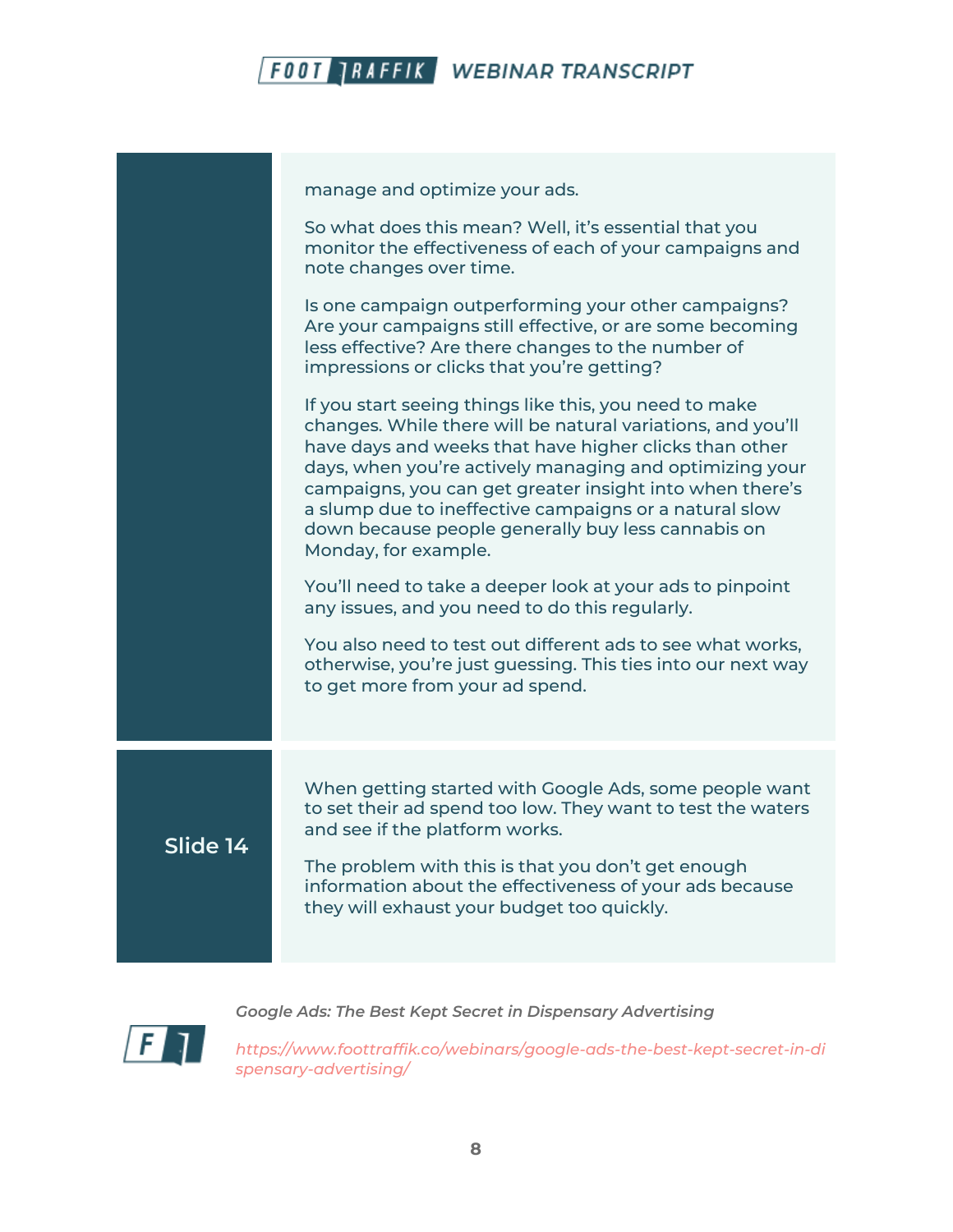|          | Think about it. If you only invest \$100, what will you really<br>learn? Your ads will get seen a handful of times, but you<br>won't know which ones are truly more effective over time.<br>You'll get a quick snapshot that isn't representative of the<br>lifecycle of an ad. |
|----------|---------------------------------------------------------------------------------------------------------------------------------------------------------------------------------------------------------------------------------------------------------------------------------|
|          | To be able to spot patterns and to determine the<br>effectiveness of your copy and keyword strategy, you<br>need to spend enough per location and per campaign.                                                                                                                 |
|          | Yes, some of your budget will go towards testing the<br>effectiveness of certain ads, but what you learn will help<br>you make more in the future. This is definitely a case of<br>"you need to spend money to make money." That's<br>practically a marketing mantra, right?    |
|          |                                                                                                                                                                                                                                                                                 |
|          | The fifth way to maximize your ad spend is near and dear<br>to my heart. To maximize your ad spend, you need to<br>know how well your ads are working so that you can<br>make adjustments as necessary so you need to<br>implement tracking and revenue attribution.            |
| Slide 15 | If you fail to track, you're just letting money slip through<br>your fingers.                                                                                                                                                                                                   |
|          | You should track your impressions, the click-thrus for your<br>ads, and your cost-per-click.                                                                                                                                                                                    |
|          | Your impressions are how many times your ad is showing<br>up. Not everyone is going to click on your ad, so it's<br>important to look at the difference between your<br>impressions and your clicks.                                                                            |
|          | Your click-thrus are how many people are actually                                                                                                                                                                                                                               |

 $\sqrt{F}$ 

*Google Ads: The Best Kept Secret in Dispensary Advertising*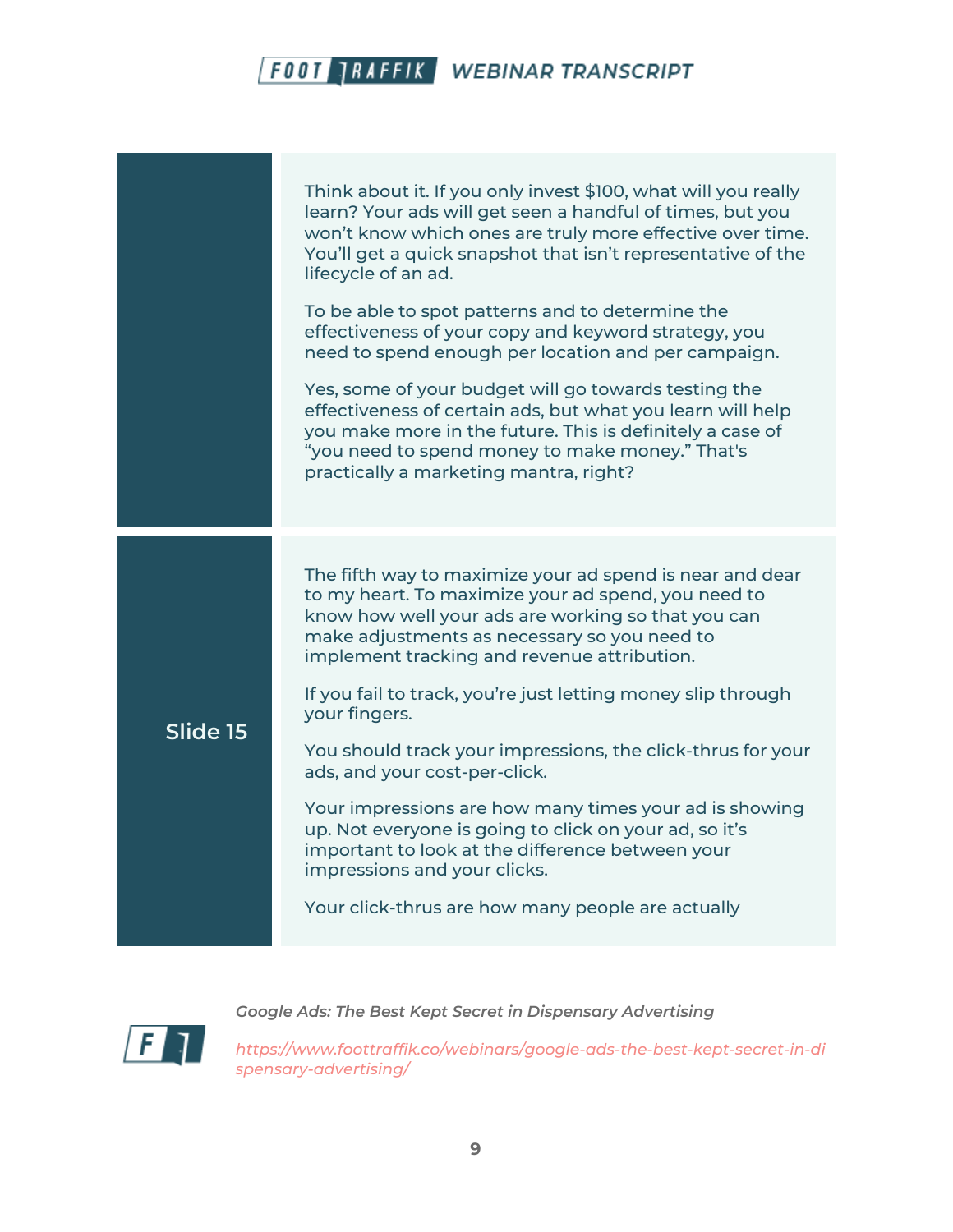

|          | interacting with your ad and click on them.<br>Your Cost-per-click is how much you are actually paying<br>Google for each of the clicks your ad gets.                                                                                                                                                        |
|----------|--------------------------------------------------------------------------------------------------------------------------------------------------------------------------------------------------------------------------------------------------------------------------------------------------------------|
|          | Tracking these numbers can help you troubleshoot your<br>ads. For example, if you're getting a lot of impressions but<br>not many clicks, you should revise your ad copy because<br>it's not working.                                                                                                        |
|          | When you set up revenue attribution—and yes, this is<br>something we do for our clients-you're able to identify<br>how many of your sales are a result of your Google Ads<br>campaigns. This helps you nail down your ROI and gives<br>you the info you need to invest in your best performing<br>campaigns. |
|          | Using a tool like Google Analytics ecommerce tracking,<br>you'll need to track how many of your transactions can be<br>attributed to Google Ads, your total transactions, and the<br>revenue generated from those transactions.                                                                              |
|          | The last way to get more from your Google Ads spend is<br>to combine it with SMS                                                                                                                                                                                                                             |
| Slide 16 | As I mentioned earlier, one of the benefits of Google Ads is<br>that you can determine your average customer<br>acquisition cost. What this means is that you can see how<br>much you paid on average to get a new customer.                                                                                 |
|          | Now, because you don't want to have to pay to capture<br>the same customer again, combining your Google Ads<br>with your SMS list can help you save money.                                                                                                                                                   |

 $\sqrt{F}$ 

*Google Ads: The Best Kept Secret in Dispensary Advertising*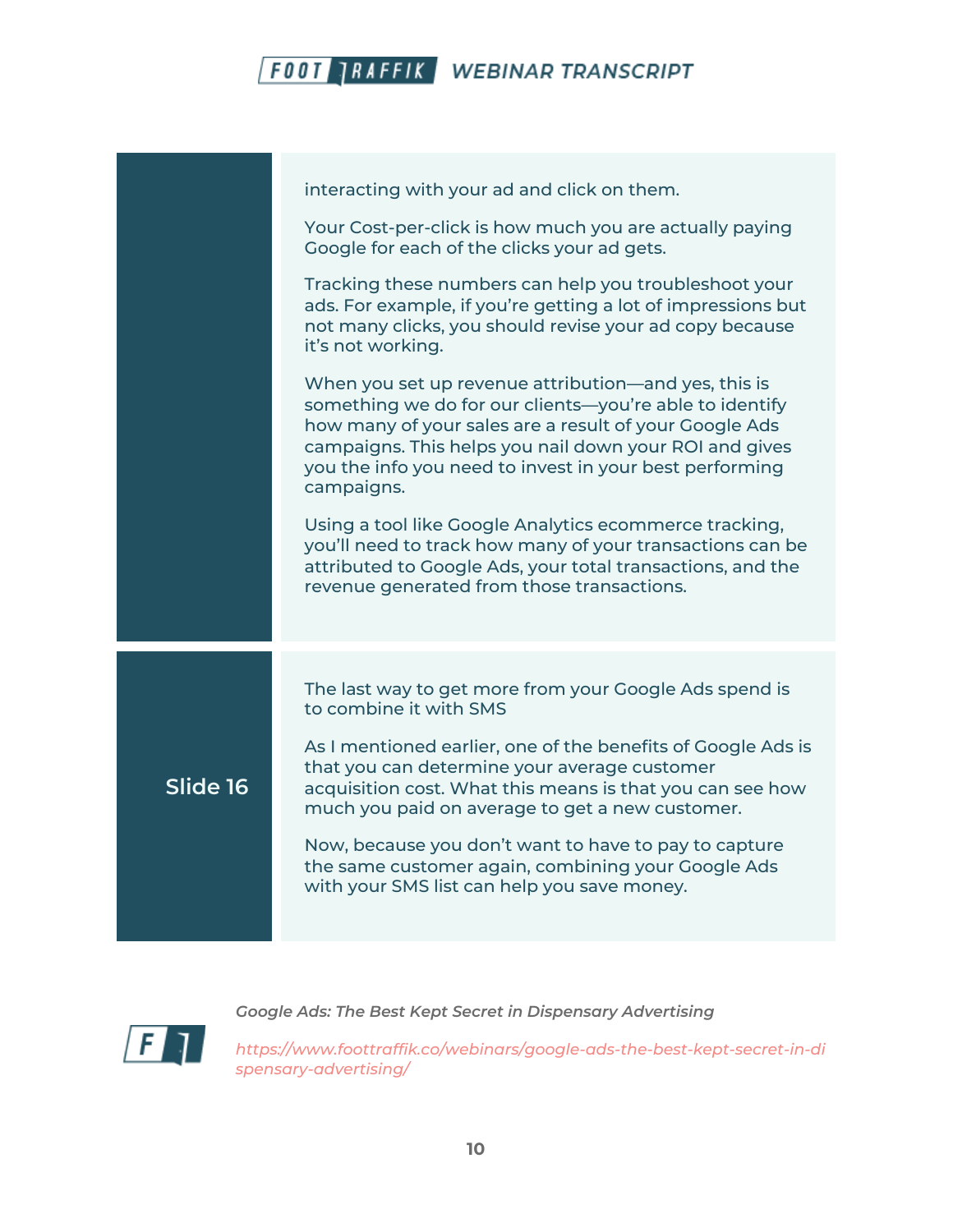|          | For example, you can have a text opt-in code in your<br>Google Ad or you can have your ad lead to a page that has<br>that information. By offering a deal for new signups, you<br>can increase the likelihood that a potential customer will<br>sign up for your SMS list and make a purchase.<br>Then, you can continue to market to that individual<br>without having to pay that customer acquisition cost<br>again and nurture the relationship so they become a loyal<br>customer. This is the ultimate goal of your Google Ads<br>campaign. Yes, you want to get clicks and make sales, but<br>you also want to retain these customers so they keep<br>coming back to you. |
|----------|----------------------------------------------------------------------------------------------------------------------------------------------------------------------------------------------------------------------------------------------------------------------------------------------------------------------------------------------------------------------------------------------------------------------------------------------------------------------------------------------------------------------------------------------------------------------------------------------------------------------------------------------------------------------------------|
| Slide 17 | This is a recreational client out of Michigan.                                                                                                                                                                                                                                                                                                                                                                                                                                                                                                                                                                                                                                   |
| Slide 18 | We offer a unique Google Ad Management service for<br>dispensaries and marijuana delivery services.<br>Yes, Google makes it difficult to get Google Ads running if<br>you're in the cannabis industry-but it's not impossible.<br>Our process for creating, managing, and optimizing ads<br>helps our clients reach new customers and convert them<br>into loyal customers. We handle all of the heavy lifting<br>and put our expertise to work to generate sales for you.<br>This is a low-cost tool that truly pays off. While your ROI<br>will differ based on where you're located, it's still a<br>no-brainer, especially during this current recession.                    |

 $\sqrt{F}$ 

*Google Ads: The Best Kept Secret in Dispensary Advertising*